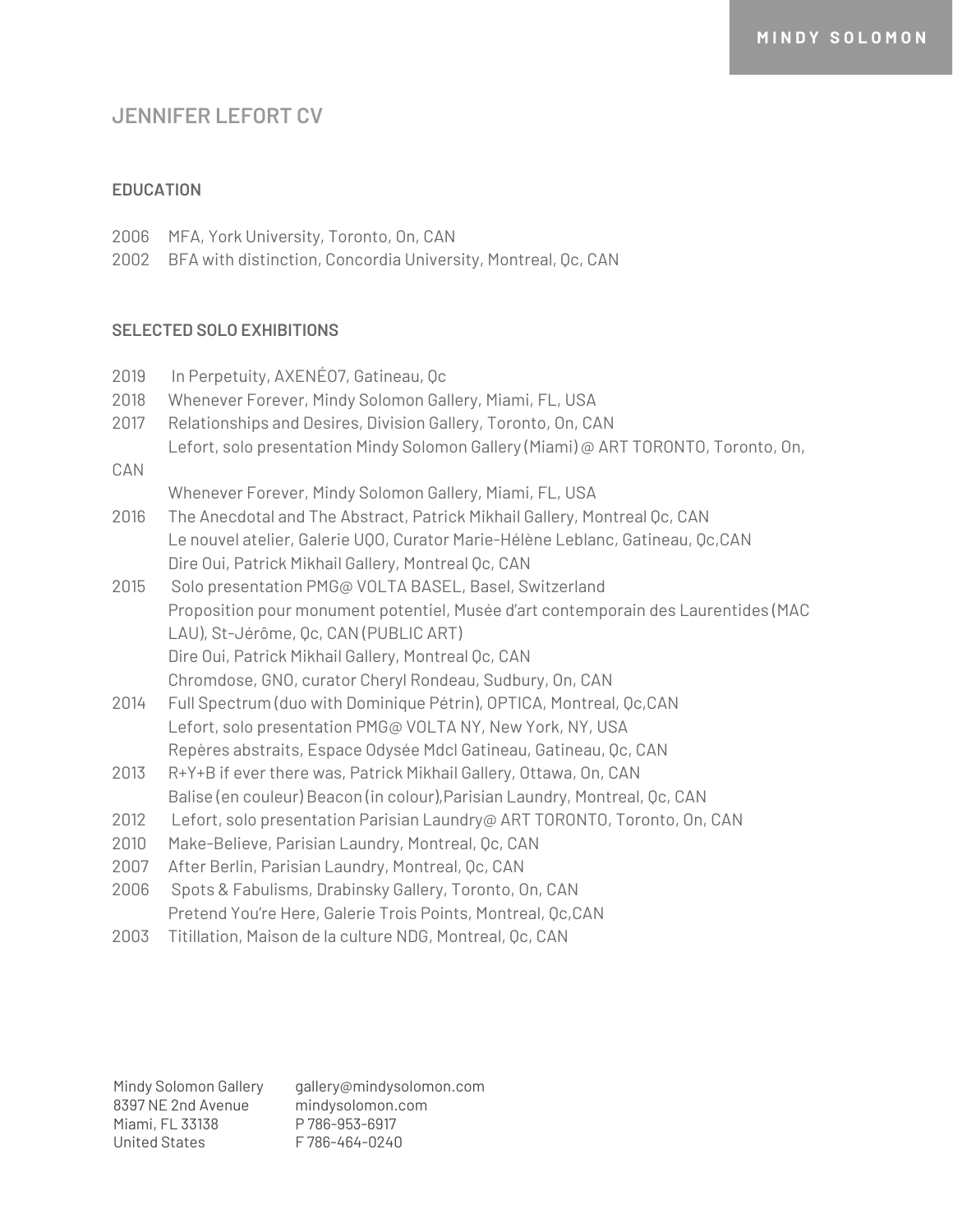# **JENNIFER LEFORT CV**

### **SELECTED GROUP EXHIBITIONS**

- 2019 Collection Majudia, Arsenal, Montreal, Qc Trames Narratives, L'imagier, Gatineau, Qc It only counts if you take a big piece, trio with Super Future Kid, Jiha Moon, Jennifer Lefort, Mindy Solomon Gallery, Miami, FL, USA Lost in Thought, Colborne Street Gallery, Fenelon Falls, On PES Limited residency exhibition, curators Corinne Bernard & Chelsea McCarthy, Los Angeles, CA,USA 2018 Bombay Sapphire Artisan Series Finals, Centre Phi, Montreal, Qc, CAN 2017 Conceived in Colour, curator Lee Plotek, Gallery McClure, Montreal Qc,CAN 2015 The Triumph of the Therapeutic, Patrick Mikhail Gallery, Montreal Qc, CAN How's it going?, P.E.S. Limited, Avenue of the Americas project space, New York, USA 2014 Ten years of Plaskett, Equinox Gallery, Vancouver, Bc, CAN 2013 La jeune peinture et ses collectionneurs, curated by Réal Lussier, Plein Sud, Long.Qc, CAN
- 2012 New work, the BUNKER, Parisian Laundry, Montreal, Qc, CAN Spill, The Drake, curator Mia Nielson Toronto, On, CAN
- 2011 Between the Cracks (picturing the fourth dimension), curator David Elliott, Oboro, Montreal, Qc, CAN

State Of The Art, Patrick Mikhail Gallery, Ottawa, On, CAN

- 2010 Beyond/In Western New York, Castellani Art Museum/Albright-Knox, Buffalo NY, USA Summertime in Paris, Parisian Laundry, Montreal, Qc, CAN
- 2008 The first five years, Emily Carr Concourse Gallery, Vancouver, Bc, CAN
- 2007 Introducing, Bjornson Kajiwara, Vancouver, Bc, CAN RBC Canadian Painting Competition Exhibition (TOURING), Ontario College of Art and Design, Toronto; Galerie d'art Louise-et-Reuben-Cohen, Université de Moncton; MacLaren Art Centre, Barrie, Ont.; Winnipeg Art Gallery; Emily Carr Institute Art + Design, Vancouver BC, CAN
- 2006 Summertime in Paris, Parisian Laundry, Montreal, Qc , CAN CollectArt: La collection, Maison de la culture Frontenac, Montreal, Qc, CAN

### **SELECTED COLLECTIONS**

Abbott Labs Lmt., Aldo Group Inc., BMO, Bombardier, Canadian Ministry of Global Affairs, Collection Majudia, City of Ottawa, Concordia University, CollectArt, Giverny Capital

Mindy Solomon Gallery 8397 NE 2nd Avenue Miami, FL 33138 United States gallery@mindysolomon.com mindysolomon.com P 786-953-6917 F 786-464-0240